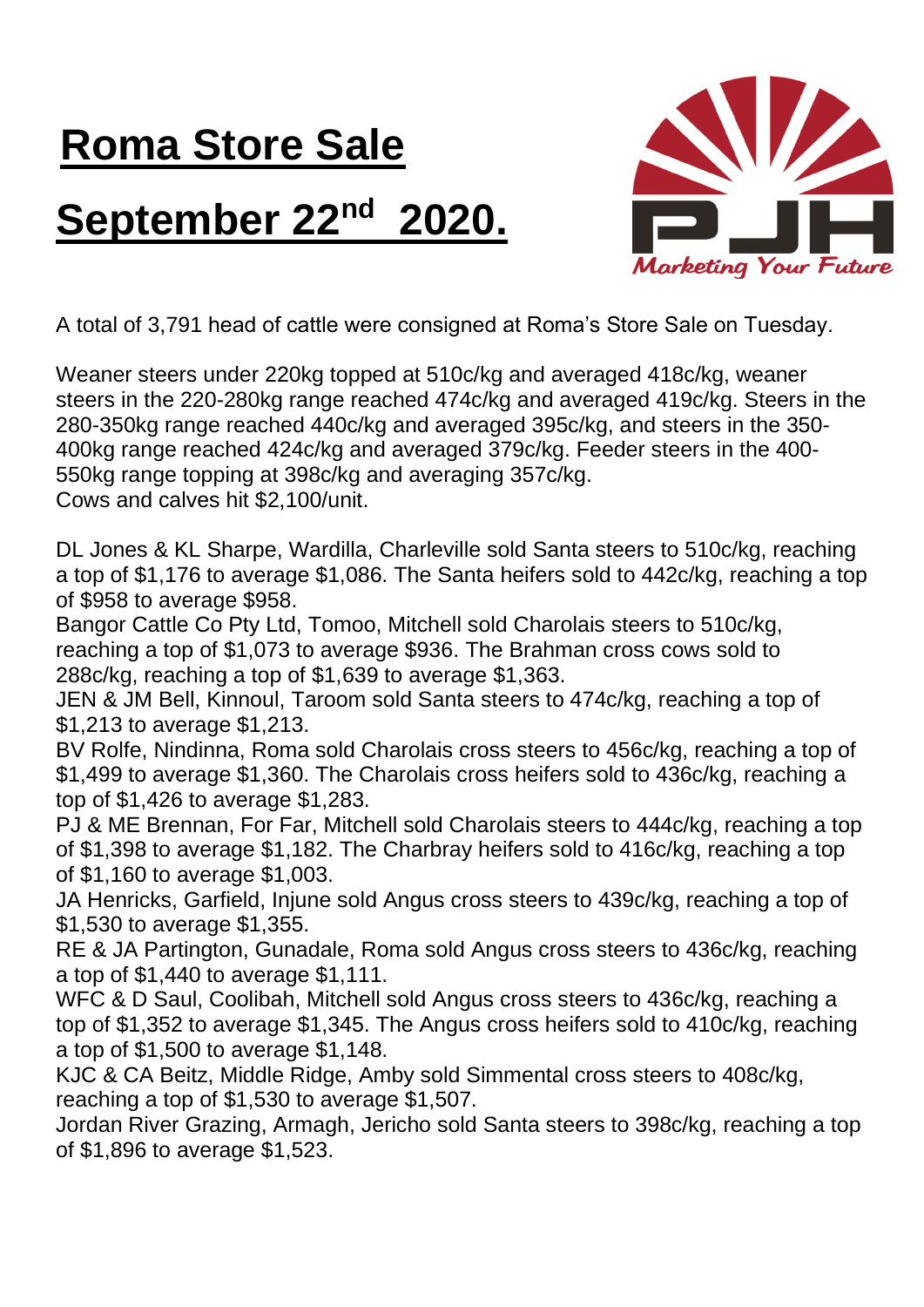Kambinglia Pastoral, Kandimulla, Mitchell sold Angus cross steers to 386c/kg, reaching a top of \$1,923 to average \$1,747.

Marcus Lewis, Bendena, Bollon sold Charolais cross steers to 349c/kg, reaching a top of \$2,284 to average \$2,111.

ERB & SK Crosby, Wallam, Mitchell sold Brahman steers to 349c/kg, reaching a top of \$1,885 to average \$1,747.

Heifers under 220kg topped at 450c/kg and averaged 395c/kg, while heifers in the 220-280kg range topped at 442c/kg and averaged 380c/kg. Heifers in the 280- 350kg range topped at 418c/kg, averaging 350c/kg. Heifers in the 350-450kg range topped at 448c/kg, averaging 364c/kg.

GJ and JM Yates, Naturi, Yuleba sold Charolais cross heifers to 448c/kg, reaching a top of \$1,973 to average \$1,754. The Brahman cross cows sold to 354c/kg, reaching a top of \$1,828 to average \$1,583.

Parklane Grazing, Parklane, Drillham sold Angus cross angus heifers to 442c/kg, reaching a top of \$1,013 to average \$936.

Ray Scott Pastoral Pty Ltd 2, Echo Hills, Surat sold Braford cross heifers to 399c/kg, reaching a top of \$1,396 to average \$1,135.

C & R Beissel, Pinetree, Wallumbilla sold Droughtmaster heifers to 392c/kg, reaching a top of \$1,132 to average \$1,132.

I & M Campbell, Rosebud Station, Mt Isa sold Brangus heifers to 390c/kg, reaching a top of \$1,069 to average \$704. The Brangus cows sold to 265c/kg, reaching a top of \$1,001 to average \$779 and the Brangus mickey bulls sold to 398c/kg, reaching a top of \$1,110 to average \$887.

Currawilla Past Co, Currawilla Station, Windorah sold Simmental cross heifers to 368c/kg, reaching a top of \$1,445 to average \$1,311.

Cows in the 300-400kg range reached 278c/kg and averaged 254c/kg, while cows in the 400kg-500kg range reached 354c/kg and averaged 278c/kg. Cows over 500kg topped at 354c/kg, averaging 292c/kg.

Wardsdale Grazing Co, Wardsdale, Charleville sold Droughtmaster cows to 293c/kg, reaching a top of \$1,507 to average \$1,381.

Turnbull Brothers Trading, Lloyd Hills, Augathella sold Braford cows and calves to \$2,100 per unit.

GF Jansen, Maruga, Charleville sold Santa cows and calves to \$1,460 per unit.

## *Next week PJH sell 3 rd position*